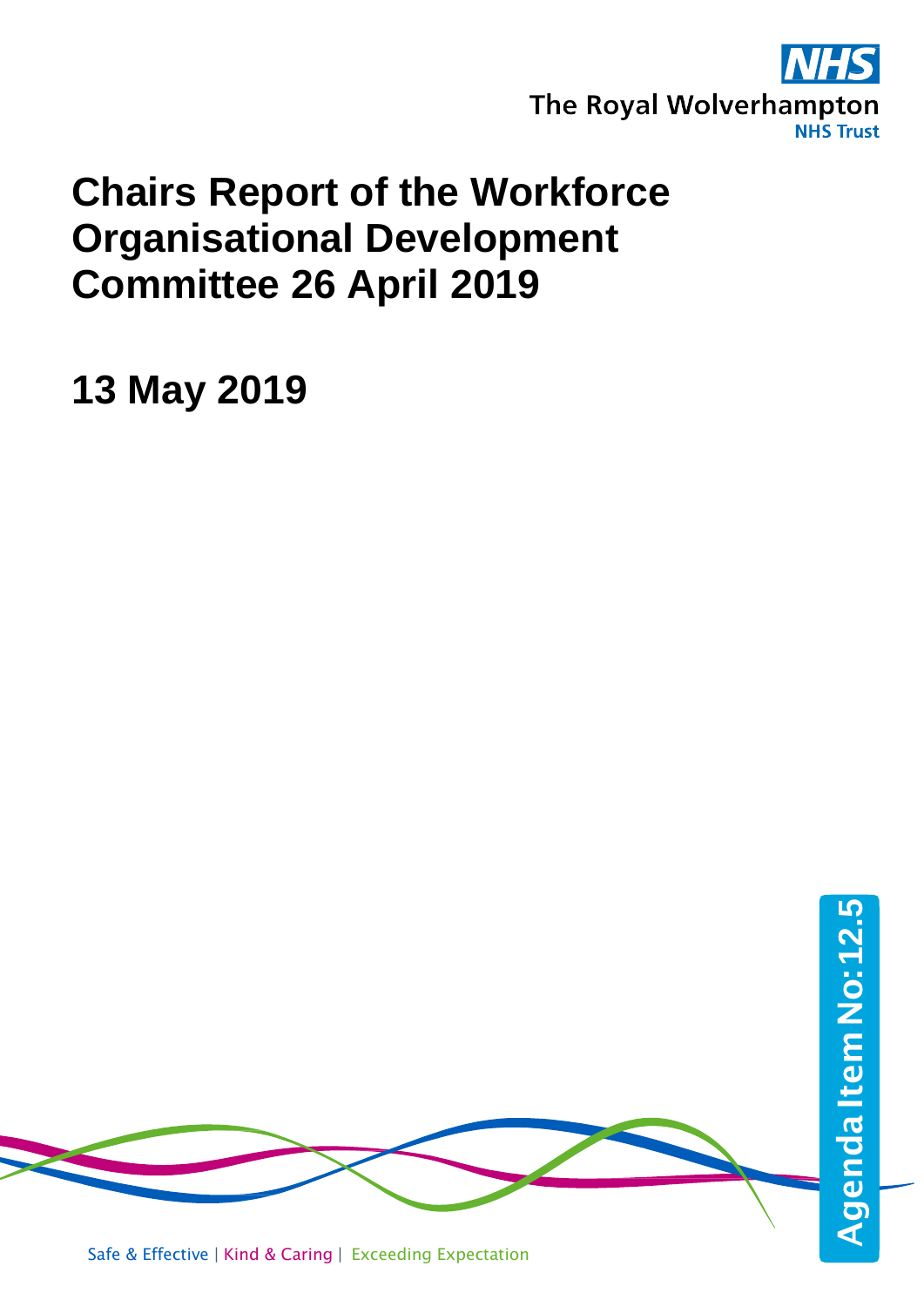

|                                                                | <b>WOD CHAIRMAN'S SUMMARY REPORT</b>                                                                                                                                                                                                                                                                                                                                                                                                                                                                                                                                                                                                                                                                   |  |  |  |
|----------------------------------------------------------------|--------------------------------------------------------------------------------------------------------------------------------------------------------------------------------------------------------------------------------------------------------------------------------------------------------------------------------------------------------------------------------------------------------------------------------------------------------------------------------------------------------------------------------------------------------------------------------------------------------------------------------------------------------------------------------------------------------|--|--|--|
| <b>Meeting Date:</b>                                           | 13th May 2019                                                                                                                                                                                                                                                                                                                                                                                                                                                                                                                                                                                                                                                                                          |  |  |  |
| Title:                                                         | Workforce & Organisational Development (WOD) Committee - Chairman's Summary<br>Report from 26 Apr 2019                                                                                                                                                                                                                                                                                                                                                                                                                                                                                                                                                                                                 |  |  |  |
| <b>Executive</b><br><b>Summary:</b>                            | This report provided a chairman's summary of WOD and the key areas of discussion<br>covered are as follows:<br>Deep Dive Objectives<br>$\bullet$<br><b>Attraction &amp; Retention</b><br>$\bullet$<br>The 2018 National Staff Survey<br>$\bullet$<br>Gender Pay Gap<br>$\bullet$<br><b>Key Workforce Updates</b><br>$\bullet$<br>Apprenticeships - Exec Workforce Report<br>٠<br><b>Workforce Resourcing &amp; Productivity</b><br>$\bullet$<br>Performance Metrics & Targets<br>$\bullet$<br>Health & Wellbeing Strategy<br>$\bullet$<br><b>Communications Strategy</b><br>$\bullet$<br>2019/20 Workforce Plan<br>$\bullet$<br><b>Theatre Staff Resourcing Deep Dive</b><br><b>Review of BAF Risk</b> |  |  |  |
| <b>Action</b><br><b>Requested:</b>                             | Receive and note                                                                                                                                                                                                                                                                                                                                                                                                                                                                                                                                                                                                                                                                                       |  |  |  |
| For the attention<br>of the Board                              |                                                                                                                                                                                                                                                                                                                                                                                                                                                                                                                                                                                                                                                                                                        |  |  |  |
| <b>Advise</b>                                                  | Advise                                                                                                                                                                                                                                                                                                                                                                                                                                                                                                                                                                                                                                                                                                 |  |  |  |
| <b>Author + Contact</b><br><b>Details:</b>                     | Alan Duffell - Director of Workforce<br>Junior Hemans - Committee Chair                                                                                                                                                                                                                                                                                                                                                                                                                                                                                                                                                                                                                                |  |  |  |
| <b>Links to Trust</b><br><b>Strategic</b><br><b>Objectives</b> | 4. Attract, retain and develop our staff, and improve employee engagement<br>6. Be in the top 25% of all key performance indicators                                                                                                                                                                                                                                                                                                                                                                                                                                                                                                                                                                    |  |  |  |
| <b>Resource</b><br><b>Implications:</b>                        | N/A                                                                                                                                                                                                                                                                                                                                                                                                                                                                                                                                                                                                                                                                                                    |  |  |  |
| <b>CQC Domains</b>                                             | Well-led: the leadership, management and governance of the organisation make sure it's providing<br>high-quality care that's based around individual needs, that it encourages learning and innovation, and<br>that it promotes an open and fair culture.                                                                                                                                                                                                                                                                                                                                                                                                                                              |  |  |  |
| <b>Equality and</b><br><b>Diversity Impact</b>                 |                                                                                                                                                                                                                                                                                                                                                                                                                                                                                                                                                                                                                                                                                                        |  |  |  |
| <b>Risks: BAF/TRR</b>                                          | SR <sub>1</sub>                                                                                                                                                                                                                                                                                                                                                                                                                                                                                                                                                                                                                                                                                        |  |  |  |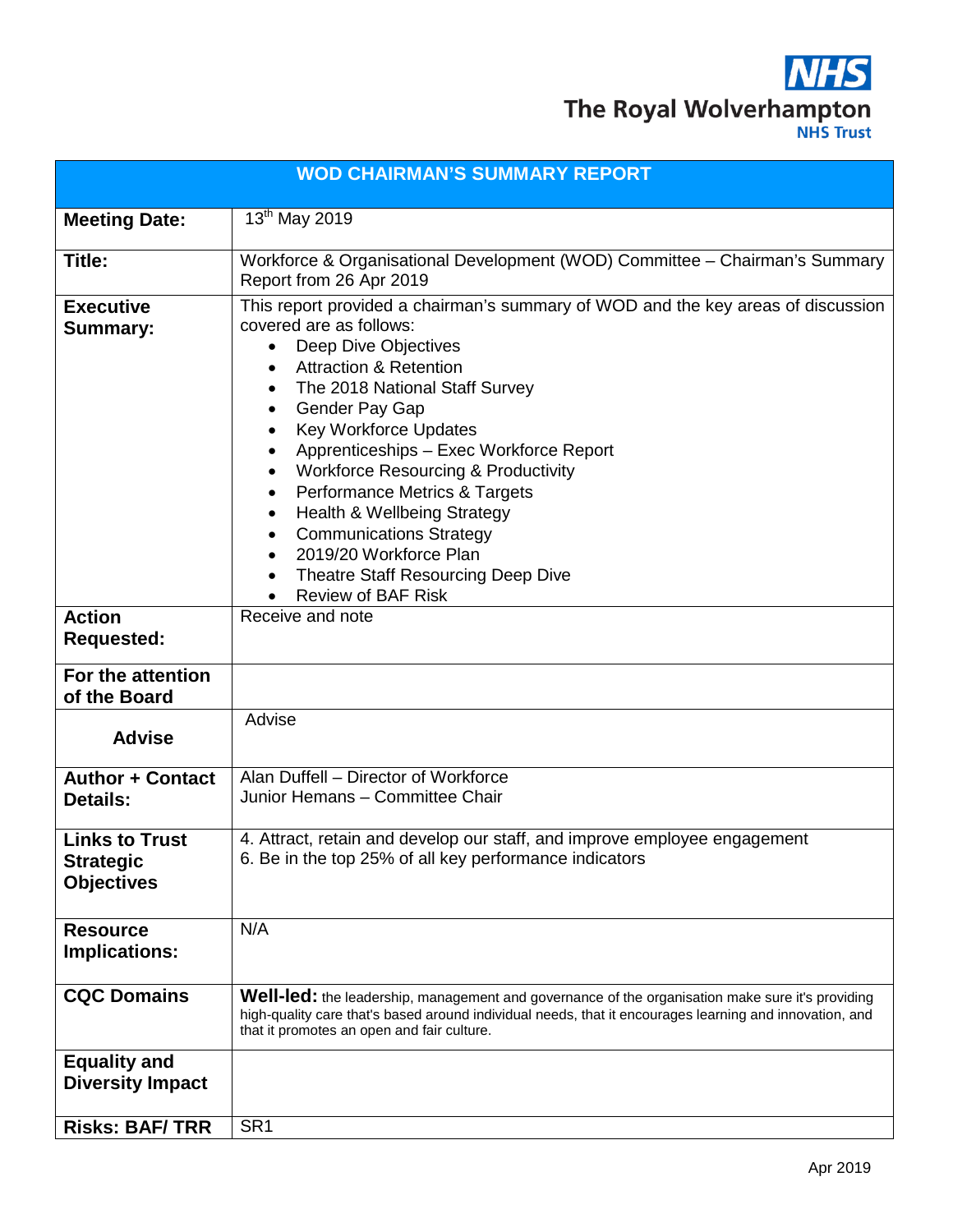### **NHS** The Royal Wolverhampton

| <b>Risk: Appetite</b>                            | No change                                                            |  |  |  |
|--------------------------------------------------|----------------------------------------------------------------------|--|--|--|
| <b>Public or Private:</b>                        | Public                                                               |  |  |  |
| <b>Other formal</b>                              | <b>Board Committee</b>                                               |  |  |  |
| bodies involved:                                 |                                                                      |  |  |  |
| <b>References</b>                                | N/A                                                                  |  |  |  |
| <b>NHS</b>                                       | In determining this matter, the Board should have regard to the Core |  |  |  |
| <b>Constitution:</b>                             | principles contained in the Constitution of:                         |  |  |  |
|                                                  | Equality of treatment and access to services                         |  |  |  |
| High standards of excellence and professionalism |                                                                      |  |  |  |
|                                                  | Service user preferences                                             |  |  |  |
|                                                  | Cross community working                                              |  |  |  |
|                                                  | <b>Best Value</b><br>$\bullet$                                       |  |  |  |
|                                                  | Accountability through local influence and scrutiny<br>$\bullet$     |  |  |  |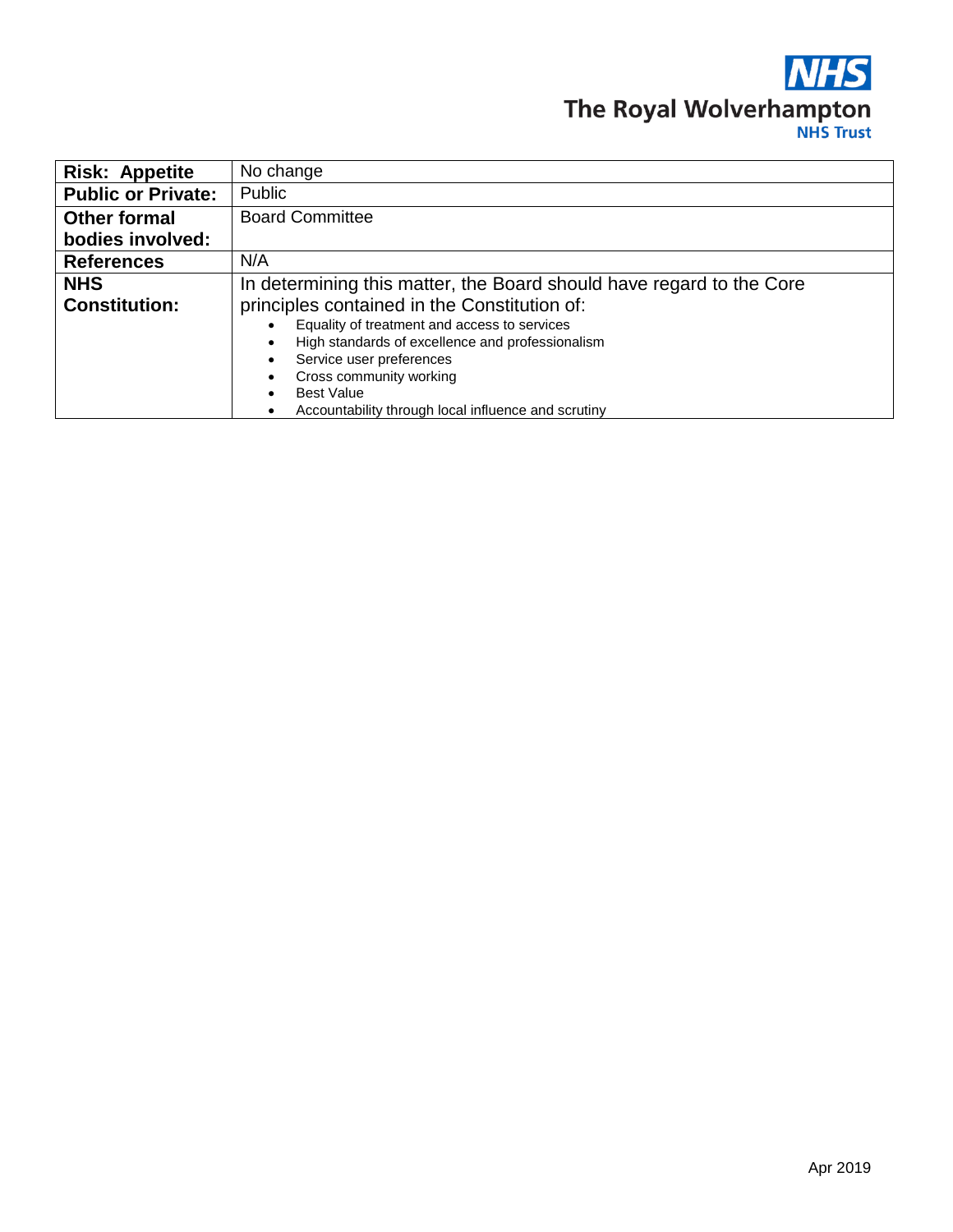### **NHS** The Royal Wolverhampton

#### **Workforce & OD Committee – 26 April 2019 Summary Report**

| <b>Assurance level</b> | Color to use in 'Assurance level*' column below                                                                                                                                                                                           |
|------------------------|-------------------------------------------------------------------------------------------------------------------------------------------------------------------------------------------------------------------------------------------|
| Not assured            | Red - there are significant gaps in assurance and we are not assured as to the<br>adequacy of current action plans<br>If red, commentary is needed in "Next Actions" to indicate what further is steps<br>are required to address the gap |
| Partially assured      | Amber - there are gaps in assurance but we are assured appropriate action<br>plans are in place to address these                                                                                                                          |
| Assured                | Green - there are no gaps in assurance                                                                                                                                                                                                    |

| <b>Key issue</b>                         | <b>Assurance</b> | <b>Committee update</b>                                                                                                                                                                                                                                                                                                                                                             | <b>Next action(s)</b>                                                                           | <b>Timescale</b>       |
|------------------------------------------|------------------|-------------------------------------------------------------------------------------------------------------------------------------------------------------------------------------------------------------------------------------------------------------------------------------------------------------------------------------------------------------------------------------|-------------------------------------------------------------------------------------------------|------------------------|
|                                          | level*           |                                                                                                                                                                                                                                                                                                                                                                                     |                                                                                                 |                        |
| Deep Dive<br><b>Objectives</b>           | Green            | The committee<br>discussed and agreed<br>the option of two deep<br>dives over the next 12<br>months covering primary<br>care and radiology                                                                                                                                                                                                                                          | Items to be added to<br>agenda over the next<br>12 months                                       | Aug 2019 &<br>Feb 2020 |
| Attraction &<br>Retention                | Green            | Assurance was provided<br>with respect to the work<br>being undertaken in this<br>area, linked to the NHSI<br>cohort that the Trust had<br>signed up to. There was<br>extensive discussion on<br>examples and<br>mechanisms to support<br>flexible working.                                                                                                                         | It was agreed that the<br>committee should<br>receive a further<br>update later in the<br>year. | Oct 2019               |
| The 2018 National<br><b>Staff Survey</b> | Green            | The results and potential<br>actions were discussed<br>and the committee was<br>informed that this year<br>there should be a greater<br>emphasis on divisional<br>ownership, as well as<br>feeding back to staff<br>what has been<br>undertaken since<br>completing the staff<br>survey. In support of this<br>a monthly Staff Survey<br>Oversight Group had<br>been established to |                                                                                                 |                        |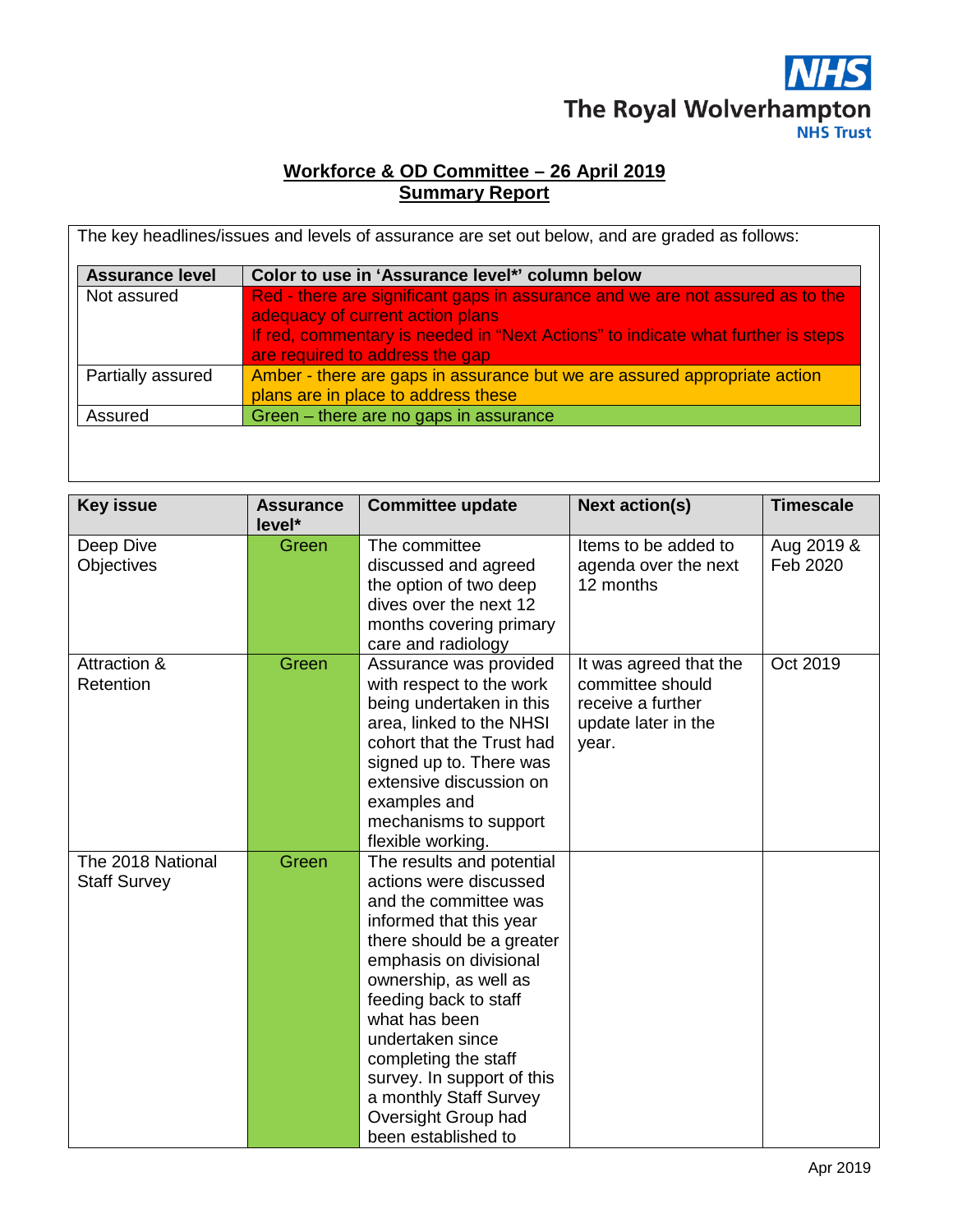

# The Royal Wolverhampton

| <b>Key issue</b>                                    | <b>Assurance</b><br>level* | <b>Committee update</b>                                                                                                                                                                                                                                                                                                                                                                                                                                                                                                                      | <b>Next action(s)</b>                                                                   | <b>Timescale</b> |
|-----------------------------------------------------|----------------------------|----------------------------------------------------------------------------------------------------------------------------------------------------------------------------------------------------------------------------------------------------------------------------------------------------------------------------------------------------------------------------------------------------------------------------------------------------------------------------------------------------------------------------------------------|-----------------------------------------------------------------------------------------|------------------|
|                                                     |                            | monitor the delivery of<br>the actions. In addition to<br>this, following a Leeds<br>visit, the Director of<br>Workforce outlined some<br>of the learning from that<br>NHS Trust.                                                                                                                                                                                                                                                                                                                                                            |                                                                                         |                  |
| Gender Pay Gap                                      | <b>Amber</b>               | The committee reviewed<br>the gender pay gap<br>publication. Although it<br>recognised that changes<br>would be part of a longer<br>term journey, it was<br>agreed that the Trust<br>should look at what<br>measures could be<br>considered in the shorter<br>term                                                                                                                                                                                                                                                                           | Potential actions to be<br>considered and<br>updated at the next<br>WOD meeting         | Jun 2019         |
| <b>Key Updates</b>                                  | <b>Amber</b>               | The Director of<br>Workforce informed the<br>committee that the<br><b>Interim National People</b><br>Plan, to support the NHS<br>Long Term Plan, should<br>be released shortly. In<br>addition he explained<br>that later in the year<br>there should be a further<br>update of the People<br>Plan based on revised<br>funding allocations. In<br>addition to this he<br>outlined that in future the<br>expectation was from<br>NHS E/I there would be<br>much greater STP focus,<br>including the<br>development of STP<br>workforce plans. | It was agreed to bring<br>the People Plan to the<br>next meeting of WOD                 | Jun 2019         |
| Apprenticeships-<br><b>Exec Workforce</b><br>Report | <b>Amber</b>               | As part of the review of<br>the executive workforce<br>report, there was<br>significant discussion in<br>relation to<br>apprenticeships.<br>Although the Trust<br>continues to do well in<br>this area, it was                                                                                                                                                                                                                                                                                                                               | An apprentice deep<br>dive data analysis is to<br>come back to the next<br>WOD meeting. | Jun 2019         |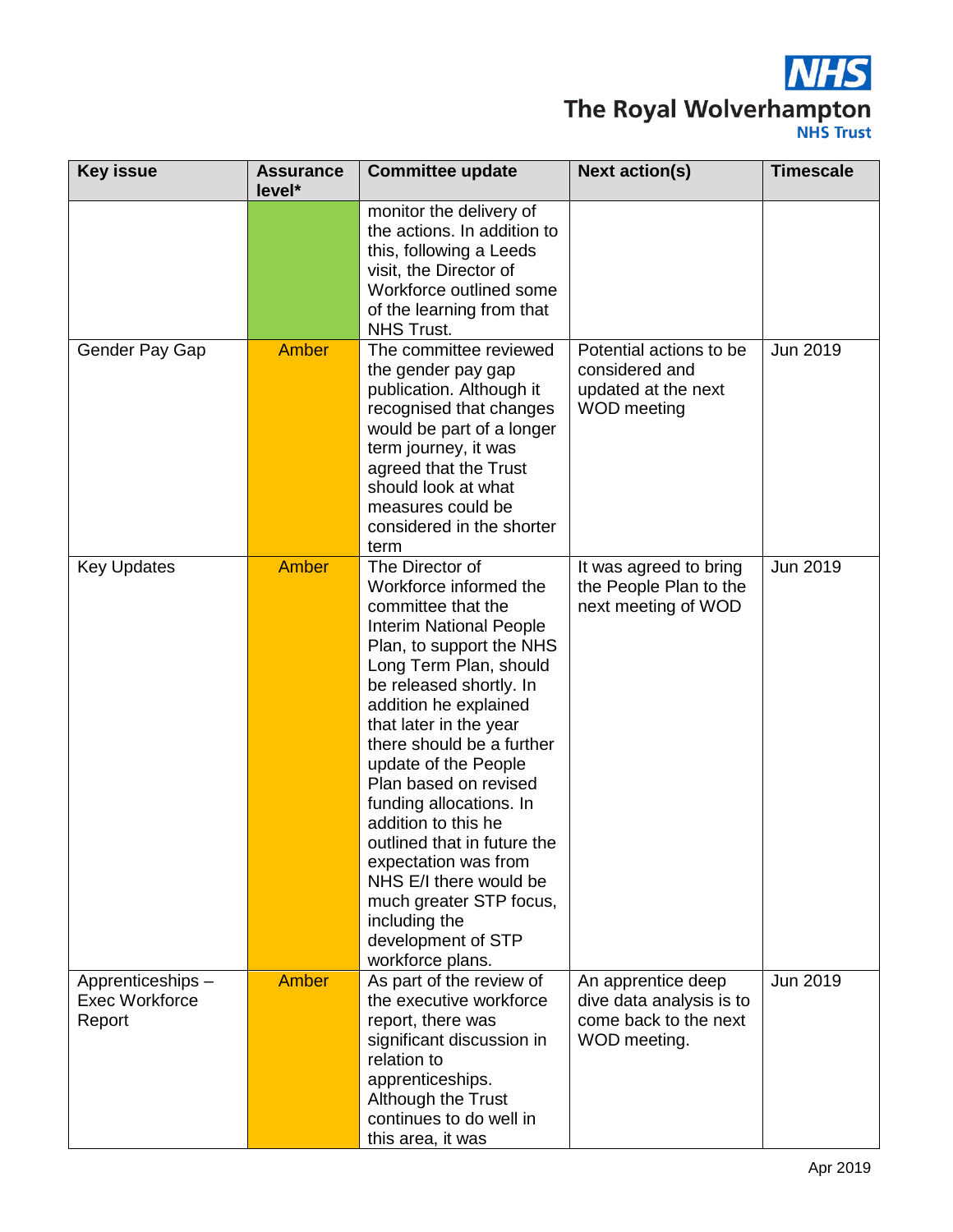

# The Royal Wolverhampton

| <b>Key issue</b>                                       | <b>Assurance</b><br>level* | Committee update                                                                                                                                                                                                                                            | <b>Next action(s)</b>                                                                                                                           | <b>Timescale</b> |
|--------------------------------------------------------|----------------------------|-------------------------------------------------------------------------------------------------------------------------------------------------------------------------------------------------------------------------------------------------------------|-------------------------------------------------------------------------------------------------------------------------------------------------|------------------|
|                                                        |                            | considered that a more<br>detailed analysis was<br>needed.                                                                                                                                                                                                  |                                                                                                                                                 |                  |
| Workforce<br>Resourcing &<br>Productivity              | Amber                      | The committee was<br>given assurance on the<br>overall progress being<br>made with regards to<br>resourcing and<br>productivity. However, it<br>was noted that the Trust<br>continued to have<br>significant fluctuations in<br>the use of leave            | A more detailed<br>analysis of the use of<br>leave and potential<br>actions to minimise<br>fluctuations, to come<br>back to a future<br>meeting | Aug 2019         |
| <b>Performance Metrics</b><br>& Targets                | Green                      | The committee reviewed<br>and approved the revised<br>workforce targets for<br>2019/20                                                                                                                                                                      |                                                                                                                                                 |                  |
| Health & Wellbeing<br>Strategy                         | <b>Red</b>                 | The committee<br>recognised that progress<br>had been made with the<br>draft H&WB strategy,<br>however there was much<br>more work to be done to<br>achieve a final strategy.                                                                               | It was agreed that this<br>would come back to<br>the next meeting.                                                                              | Jun 2019.        |
| Communications<br>Strategy                             | <b>Amber</b>               | The draft strategy was<br>presented for comment<br>and it was noted that it<br>required a clearer<br>understanding of who the<br>target audience was for<br>this strategy.                                                                                  | To come back to the<br>next meeting of WOD.                                                                                                     | Jun 2019         |
| 2019/20 Workforce<br>Plan                              | Green                      | The workforce plan was<br>presented to the<br>committee and although<br>it was agreed, it was<br>recognised that in future<br>it was important to<br>incorporate an<br>overarching summary<br>sheet to clearly outline<br>key changes and the<br>rationale. |                                                                                                                                                 |                  |
| <b>Theatre Staff</b><br><b>Resourcing Deep</b><br>Dive | Green                      | Following up from an<br>action at the F&P<br>Committee, WOD<br>reviewed the issues,<br>actions and progress                                                                                                                                                 |                                                                                                                                                 |                  |